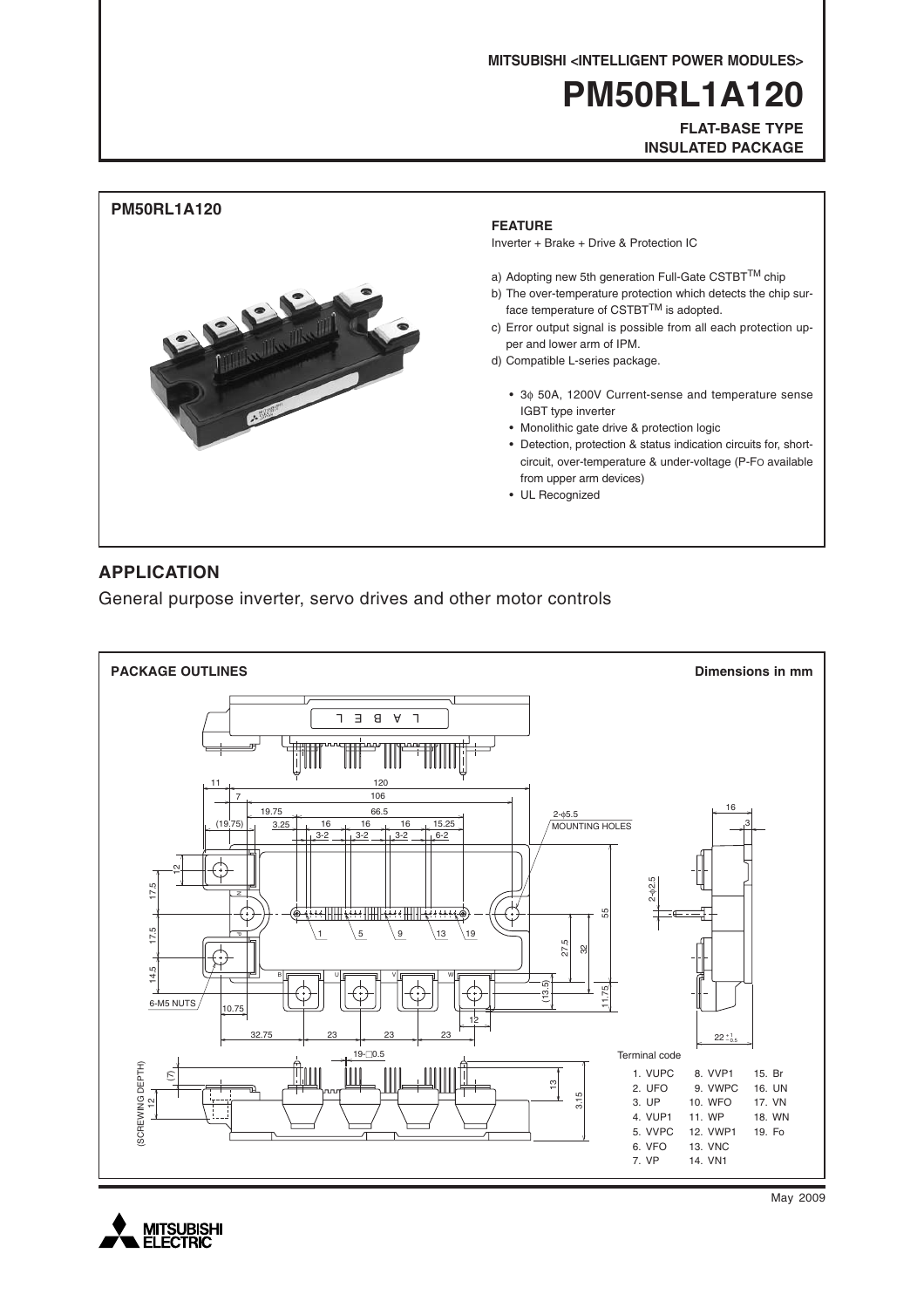**FLAT-BASE TYPE INSULATED PACKAGE**



#### **MAXIMUM RATINGS** (T<sub>j</sub> = 25°C, unless otherwise noted) **INVERTER PART**

| Svmbol      | Parameter                    | Condition                 |            | Ratings         | Unit        |
|-------------|------------------------------|---------------------------|------------|-----------------|-------------|
| <b>VCES</b> | Collector-Emitter Voltage    | $VD = 15V$ . $VCIN = 15V$ |            | 1200            |             |
| ±lc         | <b>Collector Current</b>     | $TC = 25^{\circ}C$        | $(Note-1)$ | 50              | A           |
| ±ICP        | Collector Current (Peak)     | $TC = 25^{\circ}C$        |            | 100             | A           |
| <b>Pc</b>   | <b>Collector Dissipation</b> | $TC = 25^{\circ}C$        | $(Note-1)$ | 462             | W           |
|             | Junction Temperature         |                           |            | $-20 \sim +150$ | $^{\circ}C$ |

\*: TC measurement point is just under the chip.

### **BRAKE PART**

| Symbol      | Parameter                     | Condition                        | Ratings         | Unit        |
|-------------|-------------------------------|----------------------------------|-----------------|-------------|
| <b>VCES</b> | Collector-Emitter Voltage     | $VD = 15V$ , $VCIN = 15V$        | 1200            |             |
| Iс          | <b>Collector Current</b>      | $TC = 25^{\circ}C$<br>$(Note-1)$ | 25              | A           |
| <b>ICP</b>  | Collector Current (Peak)      | $TC = 25^{\circ}C$               | 50              | A           |
| Pc          | <b>Collector Dissipation</b>  | $TC = 25^{\circ}C$<br>$(Note-1)$ | 320             | W           |
|             | <b>FWDi Forward Current</b>   | $TC = 25^{\circ}C$               | 25              | A           |
| VR(DC)      | FWDi Rated DC Reverse Voltage | $TC = 25^{\circ}C$               | 1200            |             |
|             | Junction Temperature          |                                  | $-20 \sim +150$ | $^{\circ}C$ |

### **CONTROL PART**

| Symbol      | Parameter                          | Condition                                                           | Ratings | Unit         |
|-------------|------------------------------------|---------------------------------------------------------------------|---------|--------------|
| <b>VD</b>   | Supply Voltage                     | Applied between: VUP1-VUPC, VVP1-VVPC<br>VWP1-VWPC, VN1-VNC         | 20      | v            |
| <b>VCIN</b> | Input Voltage                      | Applied between: UP-VUPC, VP-VVPC, WP-VWPC<br>UN . VN . WN . Br-VNC | 20      | $\mathsf{V}$ |
| <b>VFO</b>  | <b>Fault Output Supply Voltage</b> | Applied between: UFO-VUPC, VFO-VVPC, WFO-VWPC<br>FO-VNC             | 20      |              |
| <b>IFO</b>  | <b>Fault Output Current</b>        | Sink current at UFO, VFO, WFO, FO terminals                         | 20      | mA           |

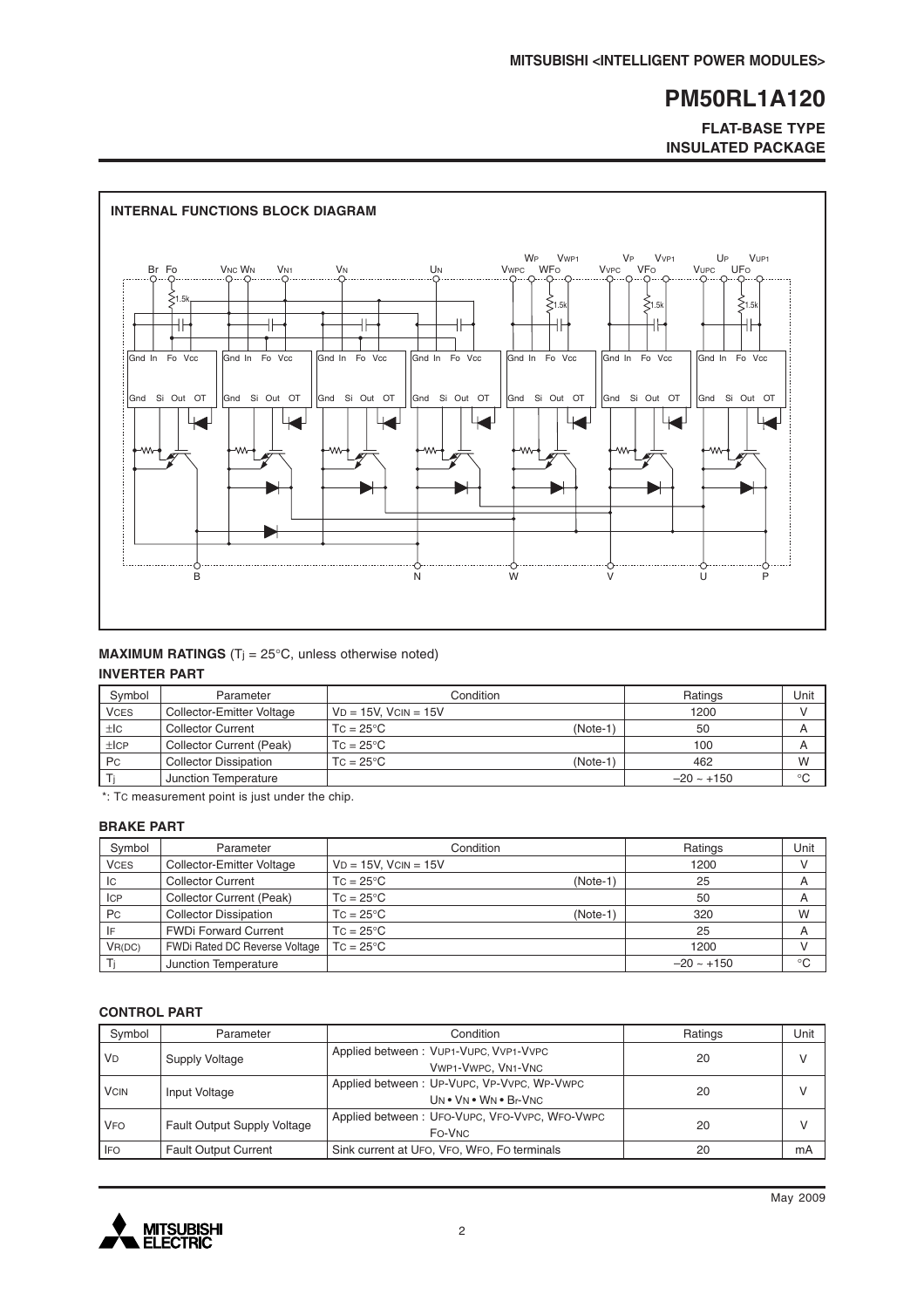# **FLAT-BASE TYPE INSULATED PACKAGE**

# **TOTAL SYSTEM**

| Symbol     | Parameter                         | Condition                                                        | Ratings         | Unit                    |
|------------|-----------------------------------|------------------------------------------------------------------|-----------------|-------------------------|
| VCC(PROT)  | Supply Voltage Protected by<br>SC | $VD = 13.5 - 16.5V$<br>Inverter Part, $Ti = +125^{\circ}C$ Start | 800             |                         |
| VCC(surge) | Supply Voltage (Surge)            | Applied between: P-N, Surge value                                | 1000            |                         |
| Tstg       | Storage Temperature               |                                                                  | $-40 \sim +125$ | $\circ$                 |
| Viso       | <b>Isolation Voltage</b>          | 60Hz, Sinusoidal, Charged part to Base, AC 1 min.                | 2500            | <b>V</b> <sub>rms</sub> |

# **THERMAL RESISTANCES**

|             |                                         | Condition                          |            |      |      |       |                    |
|-------------|-----------------------------------------|------------------------------------|------------|------|------|-------|--------------------|
| Symbol      | Parameter                               |                                    |            | Min. | Typ. | Max.  | Unit               |
| $Rth(i-c)Q$ | Junction to case Thermal<br>Resistances | Inverter IGBT part (per 1 element) | $(Note-1)$ |      |      | 0.27  |                    |
| $Rth(i-c)F$ |                                         | Inverter FWDi part (per 1 element) | $(Note-1)$ |      |      | 0.47  |                    |
| $Rth(i-c)Q$ |                                         | Brake IGBT part                    | $(Note-1)$ |      |      | 0.39  | $\rm ^{\circ}$ C/W |
| $Rth(i-c)F$ |                                         | Brake FWDi upper part              | $(Note-1)$ |      |      | 0.67  |                    |
| $Rth(c-f)$  | <b>Contact Thermal Resistance</b>       | Case to fin, (per 1 module)        |            |      |      |       |                    |
|             |                                         | Thermal grease applied             | $(Note-1)$ |      |      | 0.038 |                    |

\* If you use this value, Rth(f-a) should be measured just under the chips.

# (Note-1) TC (under the chip) measurement point is below.

|      | (Note-1) Tc (under the chip) measurement point is below.<br>(unit : mm) |             |             |             |             |             |             |             |             |             |             |             |             |             |      |
|------|-------------------------------------------------------------------------|-------------|-------------|-------------|-------------|-------------|-------------|-------------|-------------|-------------|-------------|-------------|-------------|-------------|------|
|      | arm                                                                     |             | JΡ          |             | VP          | <b>WP</b>   |             |             | UN          |             | VN          |             | <b>WN</b>   | <b>BR</b>   |      |
| axis |                                                                         | <b>IGBT</b> | <b>FWDi</b> | <b>IGBT</b> | <b>FWDi</b> | <b>IGBT</b> | <b>FWDi</b> | <b>IGBT</b> | <b>FWDi</b> | <b>IGBT</b> | <b>FWDi</b> | <b>IGBT</b> | <b>FWDi</b> | <b>IGBT</b> | Di   |
|      |                                                                         | 28.6        | 28.6        | 65.4        | 65.4        | 87.4        | 87.4        | 38.6        | 38.6        | 54.6        | 54.6        | 76.6        | 76.6        | 18.0        | 19.3 |
|      |                                                                         | $-8.4$      | 0.2         | $-8.4$      | 0.2         | $-8.4$      | 0.2         | 6.8         | $-1.8$      | 6.8         | $-1.8$      | 6.8         | $-1.8$      | $-8.9$      | 5.0  |



Bottom view

### **ELECTRICAL CHARACTERISTICS** (Tj = 25°C, unless otherwise noted) **INVERTER PART**

|              | Condition                    |                                              |          |                      |      | Unit |      |    |
|--------------|------------------------------|----------------------------------------------|----------|----------------------|------|------|------|----|
| Symbol       | Parameter                    |                                              |          |                      | Min. | Typ. | Max. |    |
|              | Collector-Emitter Saturation | $VD = 15V$ , $IC = 50A$                      |          | $T_i = 25^{\circ}C$  |      | 1.65 | 2.15 | V  |
| VCE(sat)     | Voltage                      | $VCN = OV, Pulsed$                           | (Fig. 1) | $T_i = 125^{\circ}C$ |      | 1.85 | 2.35 |    |
| <b>VEC</b>   | <b>FWDi Forward Voltage</b>  | $-IC = 50A$ , $VD = 15V$ , $VCIN = 15V$      |          | (Fig. 2)             |      | 2.3  | 3.3  | v  |
| ton          |                              |                                              |          |                      | 0.3  | 0.8  | 2.0  |    |
| l trr        |                              | $VD = 15V$ , $VCIN = OV \leftrightarrow 15V$ |          |                      |      | 0.3  | 0.8  |    |
| $tc($ on $)$ | Switching Time               | $Vcc = 600V$ , $lc = 50A$                    |          |                      |      | 0.4  | 1.0  | μs |
| toff         |                              | $T_i = 125^{\circ}C$                         |          |                      |      | 1.2  | 2.8  |    |
| tc(off)      |                              | Inductive Load                               |          | (Fig. 3, 4)          |      | 0.4  | 1.2  |    |
| <b>ICES</b>  | Collector-Emitter Cutoff     |                                              |          | $T_i = 25^{\circ}C$  |      |      |      |    |
|              | Current                      | $VCE = VCES, VD = 15V$                       | (Fig. 5) | $T_i = 125^{\circ}C$ |      |      | 10   | mA |

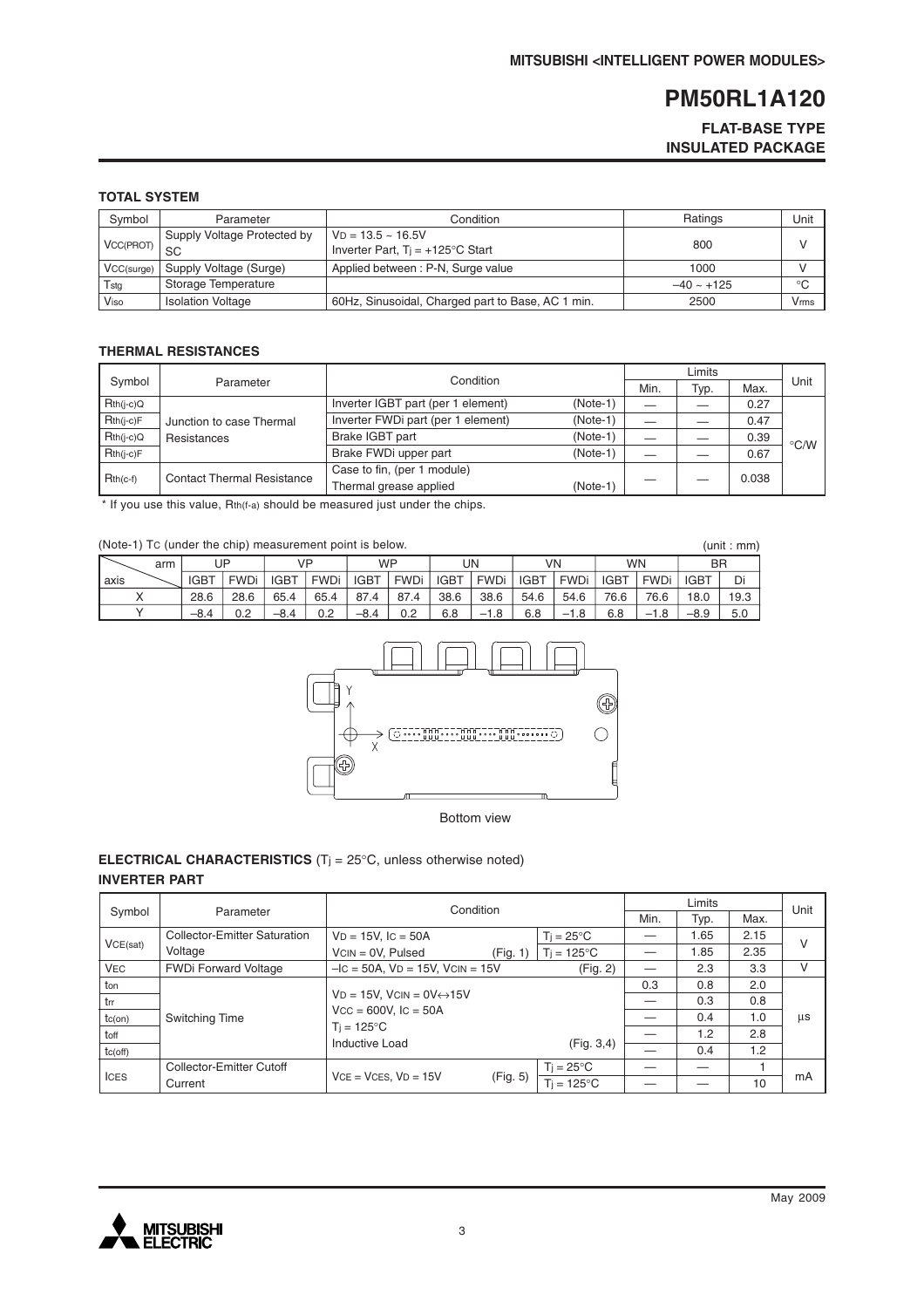### **FLAT-BASE TYPE INSULATED PACKAGE**

### **BRAKE PART**

|            |                                     | Condition                               |                     |      |      |      |    |
|------------|-------------------------------------|-----------------------------------------|---------------------|------|------|------|----|
| Symbol     | Parameter                           |                                         | Min.                | Typ. | Max. | Unit |    |
|            | <b>Collector-Emitter Saturation</b> | $VD = 15V$ , $IC = 25A$                 | $Ti = 25^{\circ}C$  |      | .65  | 2.15 |    |
| VCE(sat)   | Voltage                             | $VCN = 0V$ . Pulsed<br>(Fig. 1          | $Ti = 125^{\circ}C$ |      | 0.85 | 2.35 |    |
| <b>VEC</b> | <b>FWDi Forward Voltage</b>         | $-IC = 25A$ , $VCIN = 15V$ , $VD = 15V$ | (Fig. 2)            |      | 2.3  | 3.3  | v  |
| I ICES     | Collector-Emitter Cutoff            | $VCE = VCES. VD = 15V$                  | Ti = 25°C.          |      |      |      |    |
|            | Current                             | (Fig. 5)                                | $=125^{\circ}C$     |      |      | 10   | mA |

#### **CONTROL PART**

|                                       |                                     |                                                      |                   |      | Unit |      |                |
|---------------------------------------|-------------------------------------|------------------------------------------------------|-------------------|------|------|------|----------------|
| Symbol                                | Parameter                           | Condition                                            |                   | Min. | Typ. | Max. |                |
| ID                                    | <b>Circuit Current</b>              | $VD = 15V$ , $VCIN = 15V$                            | <b>VN1-VNC</b>    |      | 8    | 16   |                |
|                                       |                                     |                                                      | $V^*P1-V^*PC$     |      | 2    | 4    | mA             |
| Vth(ON)                               | Input ON Threshold Voltage          | Applied between: UP-VUPC, VP-VVPC, WP-VWPC           |                   | 1.2  | 1.5  | 1.8  | $\vee$         |
| Vth(OFF)                              | Input OFF Threshold Voltage         | UN . VN . WN . Br-VNC                                |                   | 1.7  | 2.0  | 2.3  |                |
| <b>SC</b><br>Short Circuit Trip Level |                                     | $-20 \le T_i \le 125^{\circ}$ C, VD = 15V (Fig. 3,6) | Inverter part     | 100  |      |      | $\overline{A}$ |
|                                       |                                     |                                                      | Brake part        | 50   |      |      |                |
|                                       | <b>Short Circuit Current Delay</b>  | $VD = 15V$                                           | (Fig. 3, 6)       |      | 0.2  |      | μs             |
| toff(SC)                              | Time                                |                                                      |                   |      |      |      |                |
| OT                                    | Over Temperature Protection         | Detect Temperature of IGBT chip                      | <b>Trip level</b> | 135  |      |      | $^{\circ}C$    |
| OT(hys)                               |                                     |                                                      | <b>Hysteresis</b> |      | 20   |      |                |
| UV                                    | Supply Circuit Under-Voltage        | $-20 \leq Ti \leq 125^{\circ}C$                      | Trip level        | 11.5 | 12.0 | 12.5 | $\vee$         |
| <b>UVr</b>                            | Protection                          |                                                      | Reset level       |      | 12.5 |      |                |
| IFO(H)                                | <b>Fault Output Current</b>         | $VD = 15V$ , $VCIN = 15V$                            | $(Note-2)$        |      |      | 0.01 | mA             |
| IFO(L)                                |                                     |                                                      |                   |      | 10   | 15   |                |
| tFO                                   | Minimum Fault Output Pulse<br>Width | $VD = 15V$                                           | $(Note-2)$        | 1.0  | 1.8  |      | ms             |

(Note-2) Fault output is given only when the internal SC, OT & UV protections schemes of either upper or lower arm device operate to protect it.

#### **MECHANICAL RATINGS AND CHARACTERISTICS**

| Condition<br>Svmbol<br>Parameter |                    |           |     | <sup>Тур.</sup> | Max. | Unit        |
|----------------------------------|--------------------|-----------|-----|-----------------|------|-------------|
| Mounting torque                  | Mounting part      | screw: M5 | 2.5 | 3.0             | 3.5  | $N \cdot m$ |
|                                  | Main terminal part | screw: M5 | 2.5 | 3.0             | 3.5  | $N \cdot m$ |
| Weight                           |                    |           |     | 380             | __   |             |

#### **RECOMMENDED CONDITIONS FOR USE**

| Symbol               | Parameter                          | Condition                                                                 | Recommended value | Unit          |  |
|----------------------|------------------------------------|---------------------------------------------------------------------------|-------------------|---------------|--|
| <b>VCC</b>           | Supply Voltage                     | Applied across P-N terminals                                              | $\leq 800$        | v             |  |
| <b>V<sub>D</sub></b> | <b>Control Supply Voltage</b>      | Applied between: VUP1-VUPC, VVP1-VVPC<br>VWP1-VWPC, VN1-VNC<br>$(Note-3)$ | $15.0 \pm 1.5$    | $\mathcal{U}$ |  |
| VCIN(ON)             | Input ON Voltage                   | Applied between: UP-VUPC, VP-VVPC, WP-VWPC                                | $\leq 0.8$        | $\vee$        |  |
| VCIN(OFF)            | Input OFF Voltage                  | UN . VN . WN . Br-VNC                                                     | $\geq 9.0$        |               |  |
| fPWM                 | <b>PWM Input Frequency</b>         | Using Application Circuit of Fig. 8                                       | $\leq 20$         | kHz           |  |
| tdead                | Arm Shoot-through Blocking<br>Time | For IPM's each input signals<br>(Fig. 7)                                  | > 2.5             | μs            |  |

(Note-3) With ripple satisfying the following conditions: dv/dt swing ≤ ±5V/µs, Variation ≤ 2V peak to peak



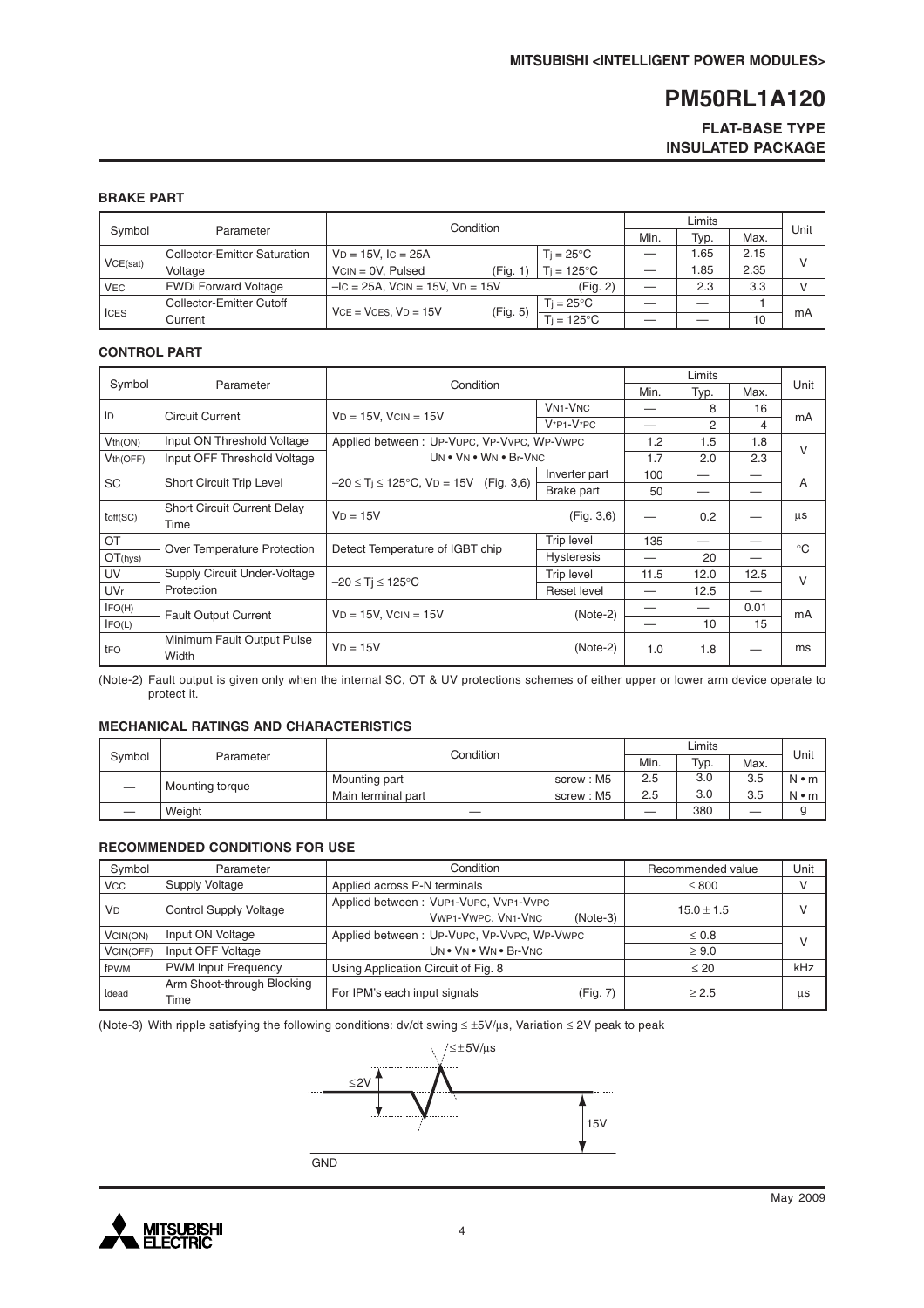# **FLAT-BASE TYPE INSULATED PACKAGE**

#### **PRECAUTIONS FOR TESTING**

1. Before applying any control supply voltage (VD), the input terminals should be pulled up by resistors, etc. to their corresponding supply voltage and each input signal should be kept off state.

After this, the specified ON and OFF level setting for each input signal should be done.

2. When performing "SC" tests, the turn-off surge voltage spike at the corresponding protection operation should not be allowed to rise above VCES rating of the device.

(These test should not be done by using a curve tracer or its equivalent.)















1.5V: Input on threshold voltage Vth(on) typical value, 2V: Input off threshold voltage Vth(off) typical value

Fig. 7 Dead time measurement point example

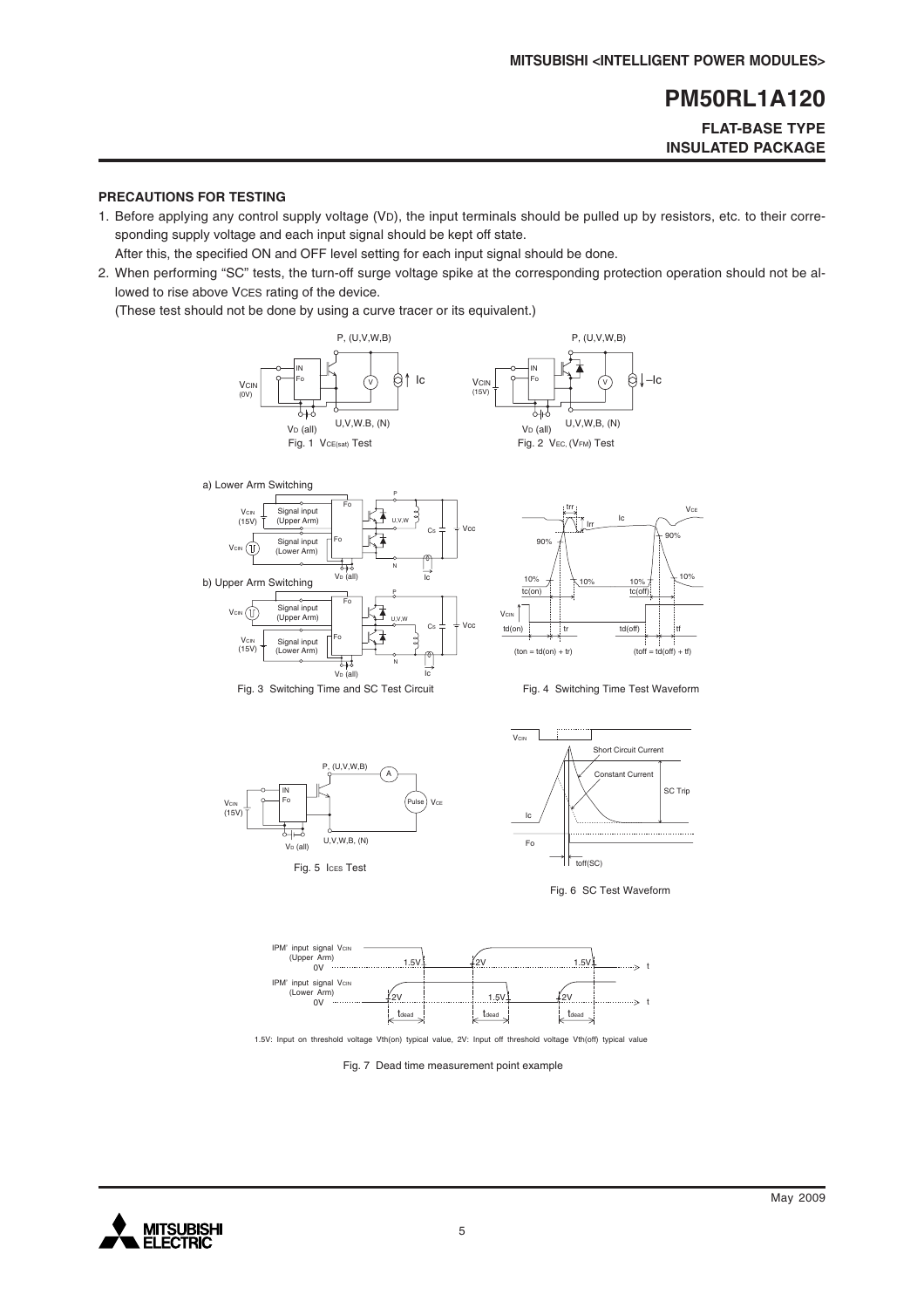**FLAT-BASE TYPE INSULATED PACKAGE**



Fig. 8 Application Example Circuit

#### **NOTES FOR STABLE AND SAFE OPERATION ;**

- •Design the PCB pattern to minimize wiring length between opto-coupler and IPM's input terminal, and also to minimize the stray capacity between the input and output wirings of opto-coupler.
- •Connect low impedance capacitor between the Vcc and GND terminal of each fast switching opto-coupler.
- •Fast switching opto-couplers: tPLH, tPHL <sup>≤</sup> 0.8µs, Use High CMR type.
- •Slow switching opto-coupler: CTR > 100%
- •Use 4 isolated control power supplies (VD). Also, care should be taken to minimize the instantaneous voltage charge of the power supply.
- •Make inductance of DC bus line as small as possible, and minimize surge voltage using snubber capacitor between P and N terminal.
- •Use line noise filter capacitor (ex. 4.7nF) between each input AC line and ground to reject common-mode noise from AC line and improve noise immunity of the system.

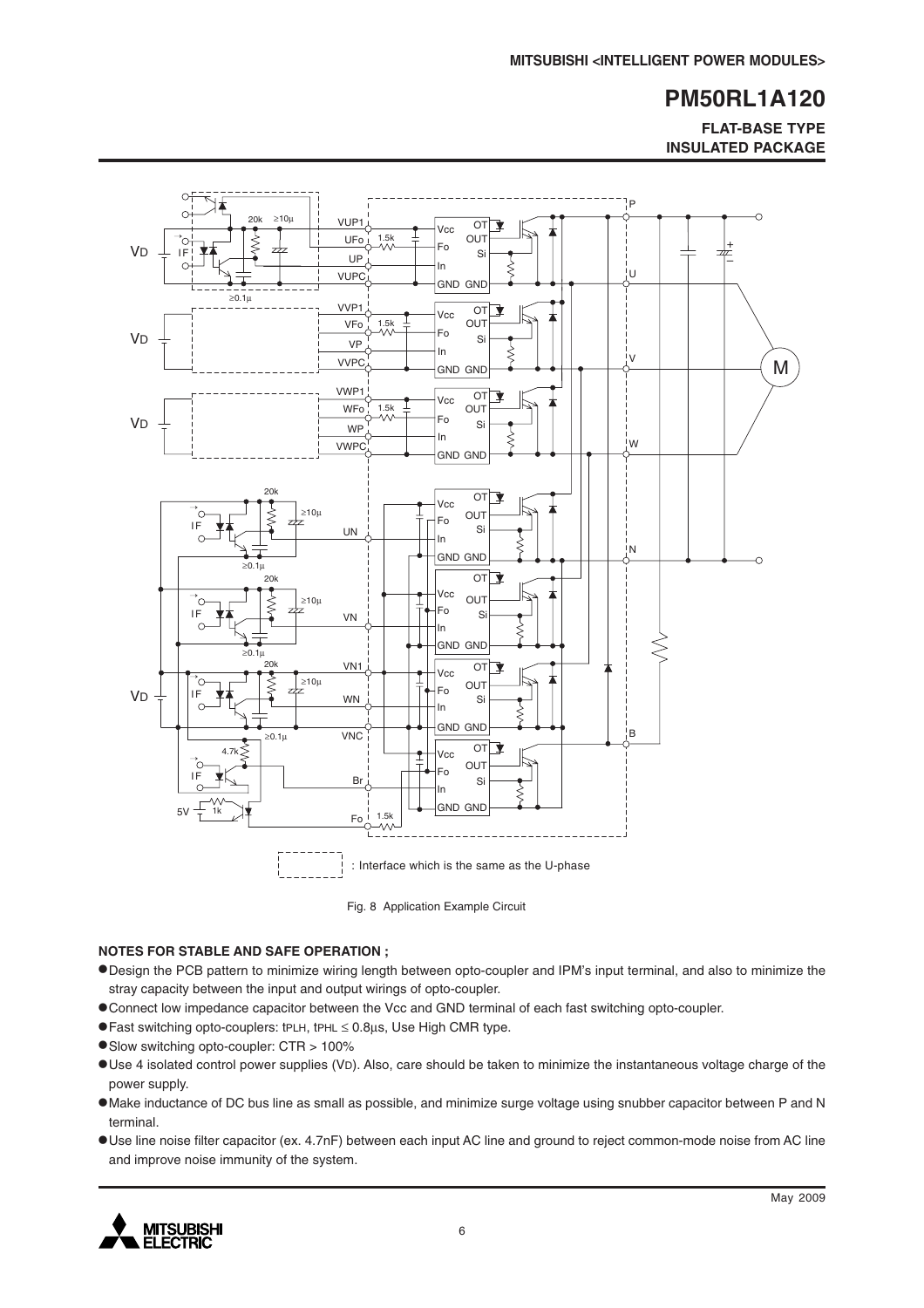### **FLAT-BASE TYPE INSULATED PACKAGE**



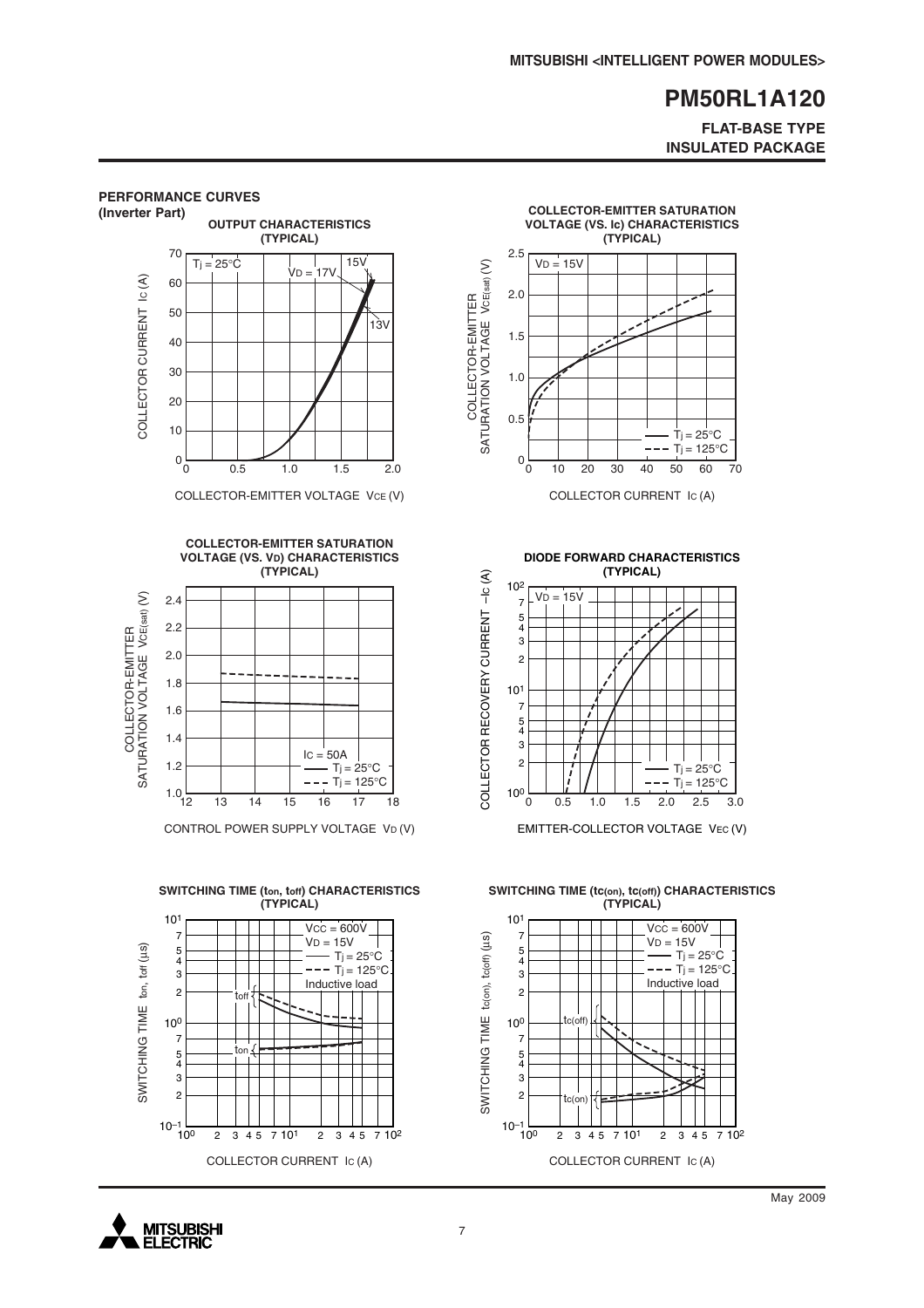**FLAT-BASE TYPE INSULATED PACKAGE**



**SWITCHING RECOVERY LOSS CHARACTERISTICS (TYPICAL)**



COLLECTOR REVERSE CURRENT –IC (A)





COLLECTOR REVERSE CURRENT –IC (A)

**ID VS. fc CHARACTERISTICS (TYPICAL)**



**SC TRIP LEVEL VS. Tj CHARACTERISTICS (TYPICAL)**